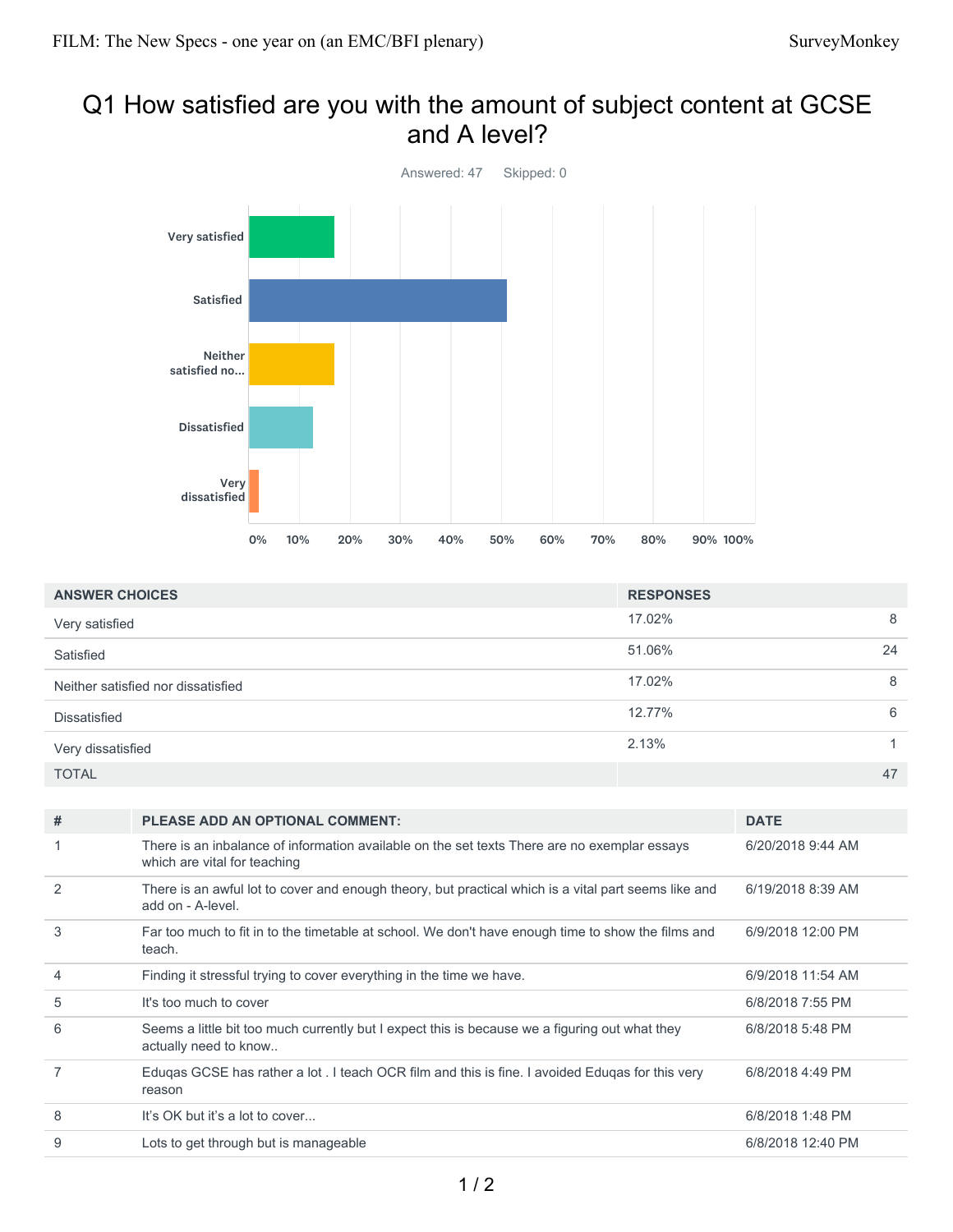| 10 | would have been nice to have the teacher quide made before the course started, but can't be<br>helped                       | 6/8/2018 12:22 PM |
|----|-----------------------------------------------------------------------------------------------------------------------------|-------------------|
|    | I am concerned at KS5 that a lot of content is covered for each unit that may not be tested directly.                       | 6/7/2018 5:26 PM  |
|    | EDUQAS have done a remarkable job with the pressures imposed on them by Ofqual. There is a<br>remarkable amount of content. | 6/7/2018 1:41 PM  |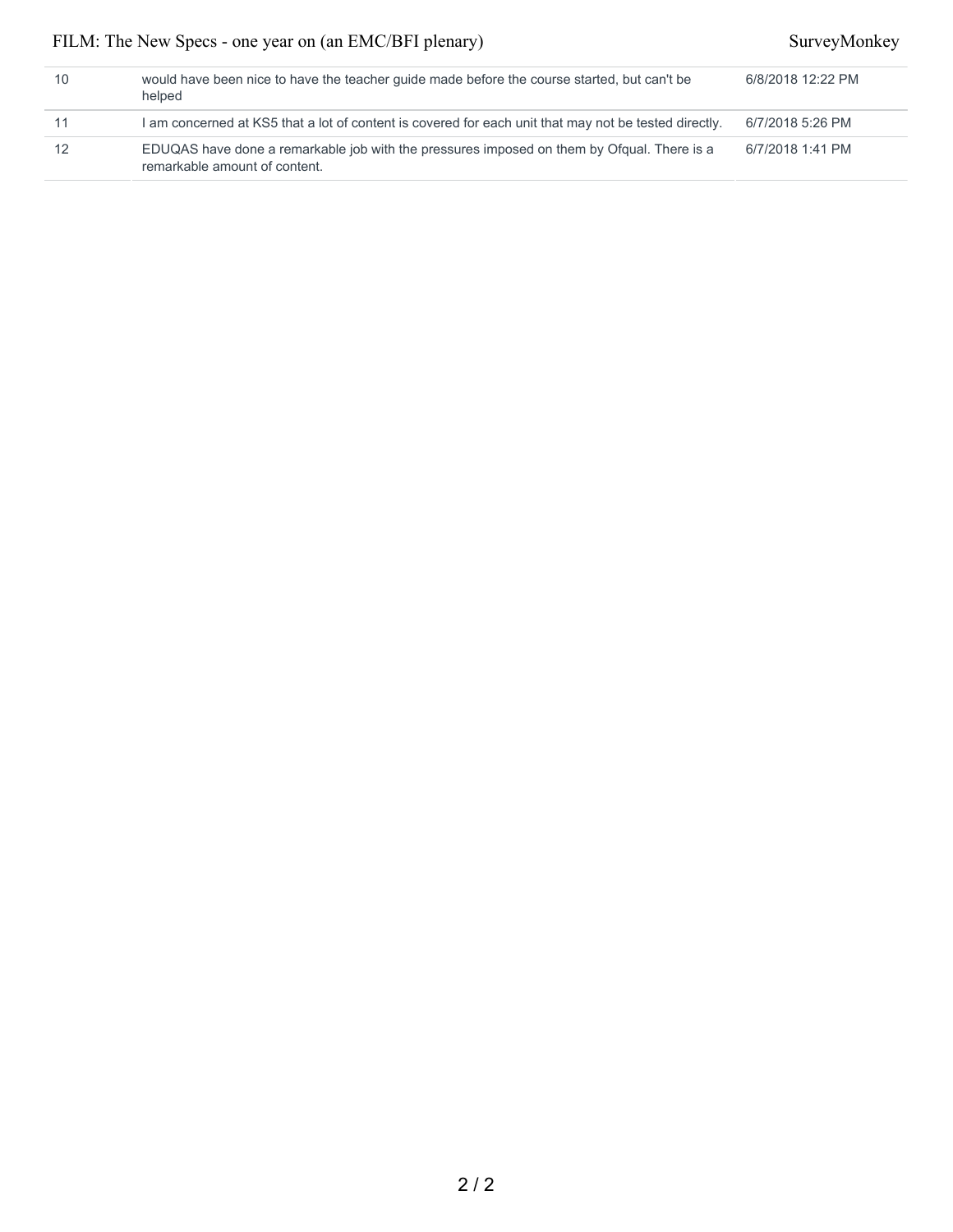## Q2 How engaged are your students with the named texts from the exam board?



| <b>ANSWER CHOICES</b>          | <b>RESPONSES</b> |             |
|--------------------------------|------------------|-------------|
| Very engaged                   | 21.28%           | 10          |
| Engaged                        | 55.32%           | 26          |
| Neither engaged nor disengaged | 17.02%           | 8           |
| Disengaged                     | 6.38%            | 3           |
| <b>Disaffected</b>             | $0.00\%$         | $\mathbf 0$ |
| <b>TOTAL</b>                   |                  | 47          |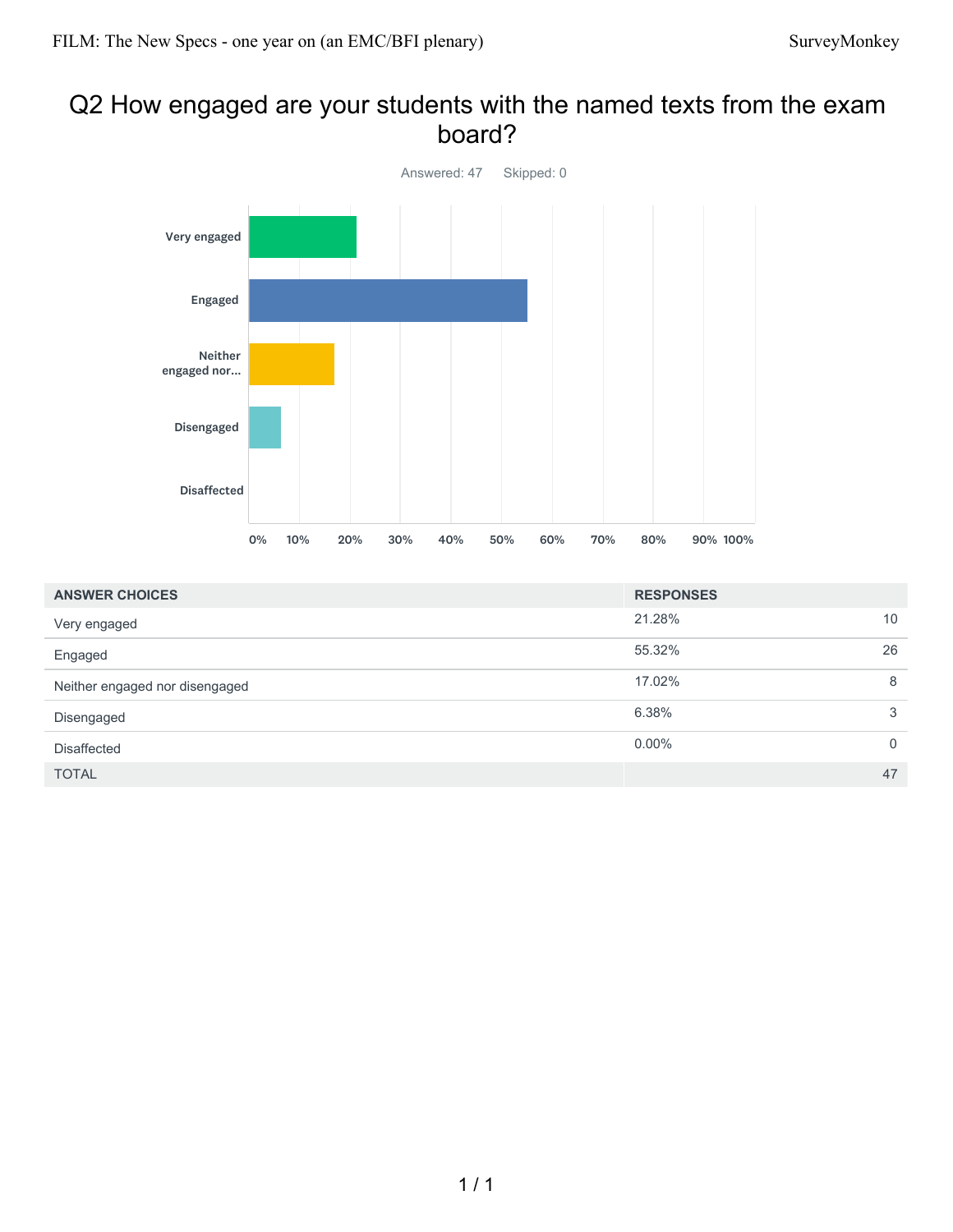## Q3 Do you feel that students have a broader or better understanding of the media or of film as a result of the new specifications?



| <b>ANSWER CHOICES</b>        | <b>RESPONSES</b> |    |
|------------------------------|------------------|----|
| Yes                          | 67.39%           | 31 |
| <b>No</b>                    | 32.61%           | 15 |
| <b>Total Respondents: 46</b> |                  |    |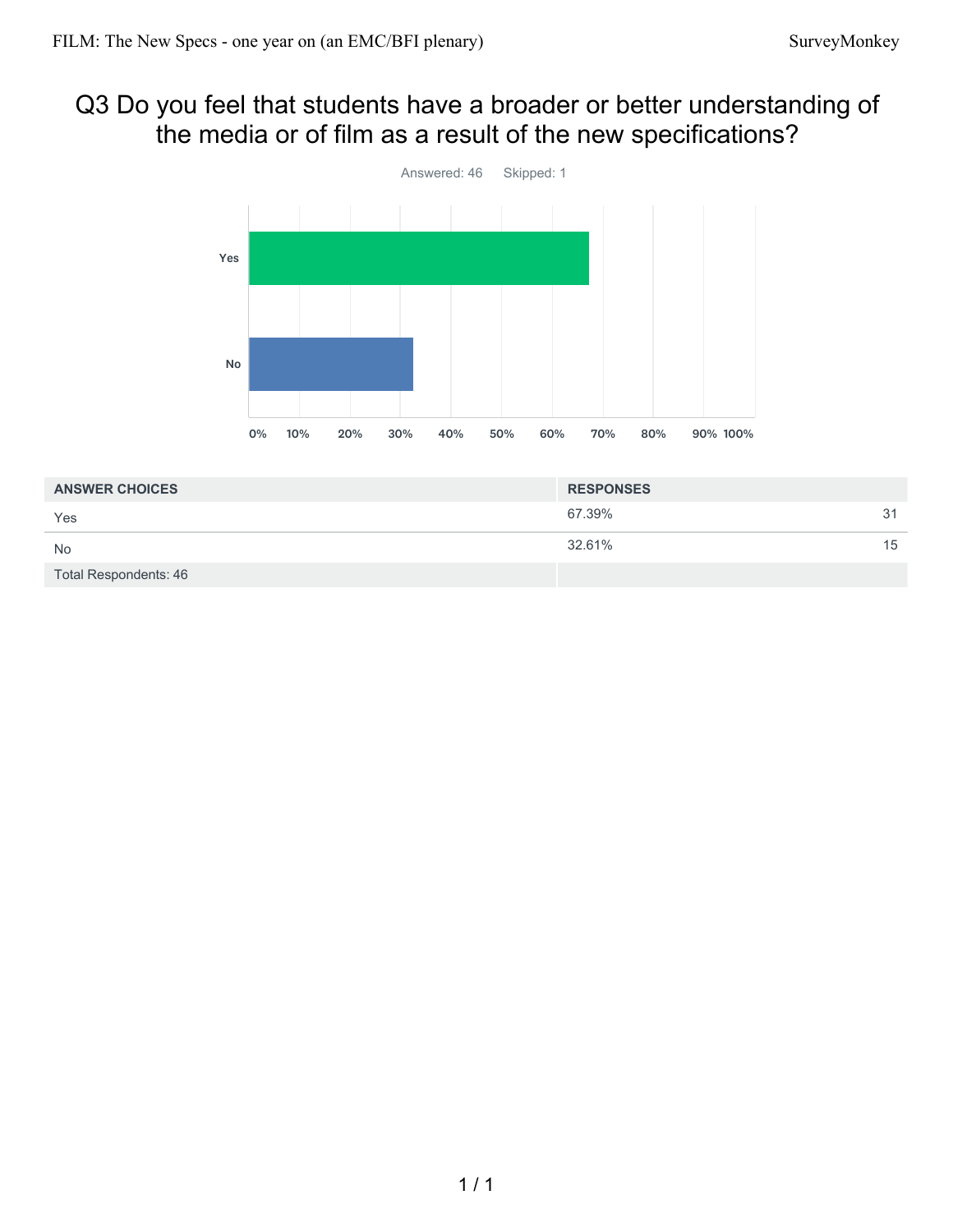## Q4 How confident are your students sitting their AS or mock GCSE and A level exams.



| <b>ANSWER CHOICES</b> | <b>RESPONSES</b> |                 |
|-----------------------|------------------|-----------------|
| Extremely confident   | $0.00\%$         | $\overline{0}$  |
| Very confident        | 13.04%           | 6               |
| Somewhat confident    | 63.04%           | 29              |
| Not so confident      | 21.74%           | 10 <sup>°</sup> |
| Not at all confident  | 2.17%            | 1               |
| Flailing              | $0.00\%$         | $\overline{0}$  |
| <b>TOTAL</b>          |                  | 46              |

| #              | <b>PLEASE ADD AN OPTIONAL COMMENT</b>                                                                       | <b>DATE</b>       |
|----------------|-------------------------------------------------------------------------------------------------------------|-------------------|
|                | There is a huge amount of content and not much in the way of guidance on questions and<br>exemplar material | 6/20/2018 9:44 AM |
| 2              | I'm not completely confident myself I want to be able to show them model answers for exam<br>questions      | 6/9/2018 12:10 PM |
| 3              | Going into it with no textbook, no grade boundary hints, very few past paper question examples.             | 6/9/2018 12:00 PM |
| $\overline{4}$ | Only because they seem to think they will only get something similar to the sams we have been<br>given.     | 6/9/2018 11:54 AM |
| 5              | Not having enough marked exemplars and the delay in the release of the textbook have been<br>problematic.   | 6/8/2018 8:33 PM  |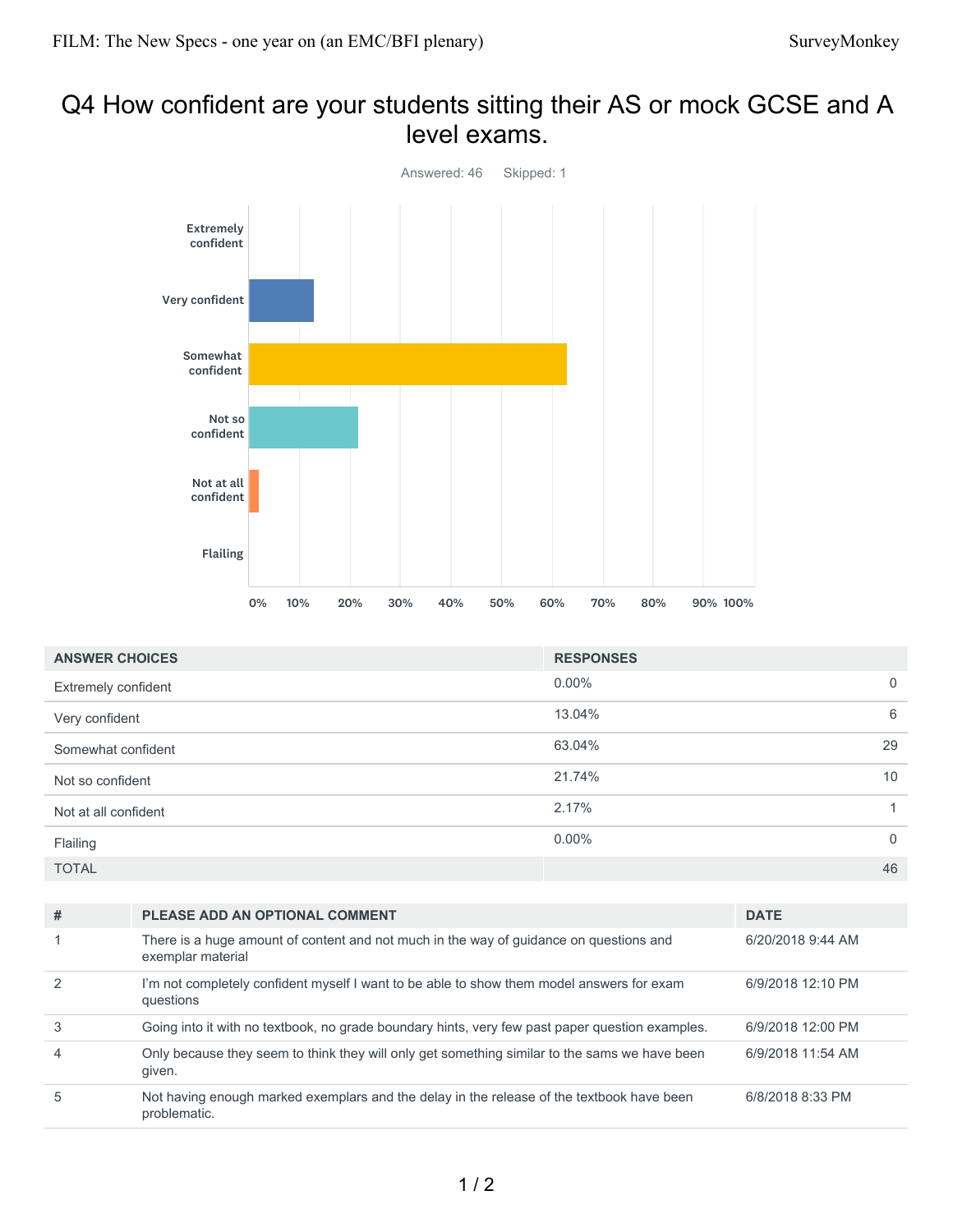| 6  | I personally think it's quite difficult to remember all the details of the first film we studied. Generally<br>revision will need to be even more strict/ focused. Legacy specification had genre type questions<br>and skills to unpick Film. New spec requires a better memory, not necessarily better skills. | 6/8/2018 6:55 PM  |
|----|------------------------------------------------------------------------------------------------------------------------------------------------------------------------------------------------------------------------------------------------------------------------------------------------------------------|-------------------|
|    | Lack of sams or exemplar materials isn't helping student efficacy and therefore my confidence in<br>them.                                                                                                                                                                                                        | 6/8/2018 5:50 PM  |
| 8  | They feel overwhelmed with content in media                                                                                                                                                                                                                                                                      | 6/8/2018 5:48 PM  |
| 9  | Interpreting a few elements from the spec has been difficult for them (such as poetics). We'll<br>hopefully be better able to prepare them next year now we have seen more of the possible<br>questions.                                                                                                         | 6/8/2018 2:50 PM  |
| 10 | The students have nothing to compare it with it depends on the teacher not the spec                                                                                                                                                                                                                              | 6/8/2018 1:48 PM  |
| 11 | They feel secure in their knowledge but unsure because it's a new specification with limited<br>exemplar to check their understanding                                                                                                                                                                            | 6/8/2018 1:07 PM  |
| 12 | This first year has been quite a challenging learning curve for our students who tend to 'like' rather<br>than 'love' films and who also tend to be B/C (FFT/ALPS). I think this will have improved by next<br>year's A level when they'll be a bit more mature and will have stronger analytical skills.        | 6/8/2018 12:47 PM |
| 13 | More confident at A Level than at GCSE. Some students are struggling to access the course.                                                                                                                                                                                                                       | 6/8/2018 12:40 PM |
| 14 | No entered any for A/S or GCSE                                                                                                                                                                                                                                                                                   | 6/7/2018 5:26 PM  |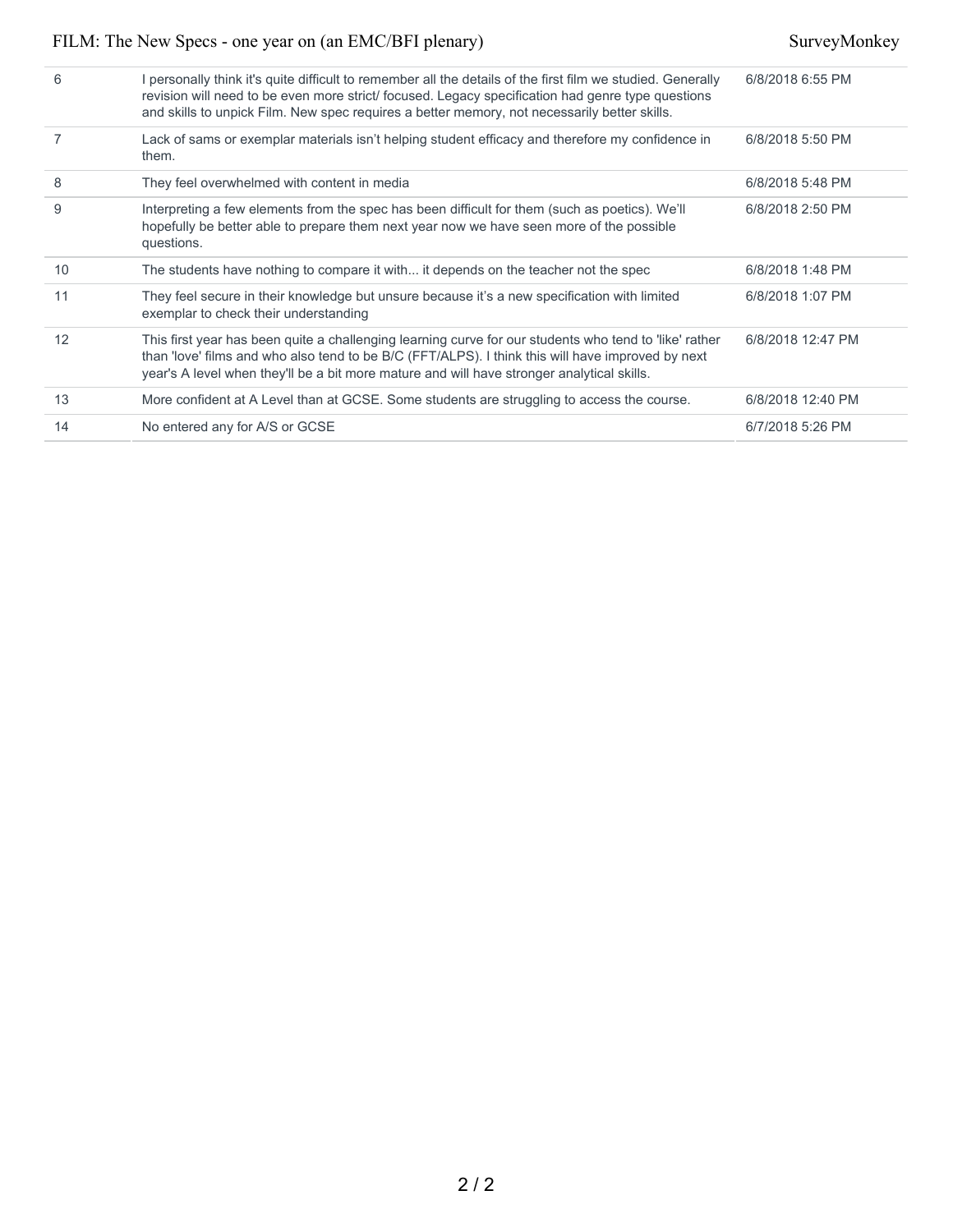# Q5 How confident do you feel that you are qualified to teach the new specifications?



| <b>ANSWER CHOICES</b> | <b>RESPONSES</b> |                |
|-----------------------|------------------|----------------|
| Extremely confident   | 25.53%           | 12             |
| Very confident        | 19.15%           | 9              |
| Somewhat confident    | 46.81%           | 22             |
| Not so confident      | 8.51%            | $\overline{4}$ |
| Not at all confident  | $0.00\%$         | $\Omega$       |
| <b>TOTAL</b>          |                  | 47             |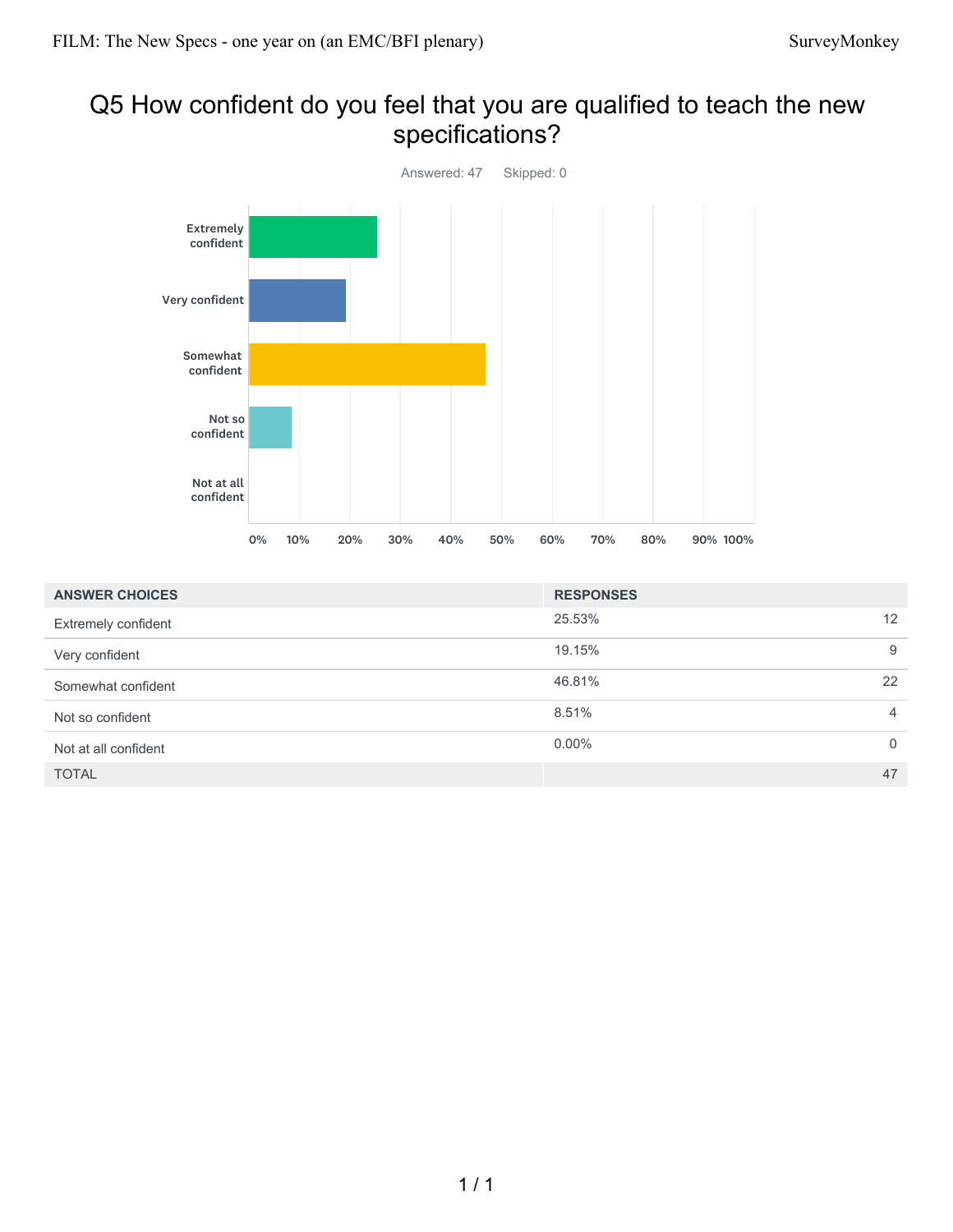# Q6 How satisfied are you with the level of support from the exam boards?



| <b>ANSWER CHOICES</b>              | <b>RESPONSES</b> |    |
|------------------------------------|------------------|----|
| Very satisfied                     | 21.28%           | 10 |
| Satisfied                          | 55.32%           | 26 |
| Neither satisfied nor dissatisfied | 19.15%           | 9  |
| <b>Dissatisfied</b>                | 2.13%            |    |
| Very dissatisfied                  | 2.13%            |    |
| <b>TOTAL</b>                       |                  | 47 |

| # | <b>PLEASE ADD AN OPTIONAL COMMENT:</b>                                                                                                                                                                           | <b>DATE</b>       |
|---|------------------------------------------------------------------------------------------------------------------------------------------------------------------------------------------------------------------|-------------------|
|   | Wiec are very easy to access and engage with.                                                                                                                                                                    | 6/19/2018 8:39 AM |
|   | Rebecca Ellis on Facebook is superb                                                                                                                                                                              | 6/9/2018 12:10 PM |
| 3 | I feel their frustration too, they are honest about the practicalities and struggles, yet at the same<br>time that's really of little practical help for teachers delivering the course to their students.       | 6/9/2018 12:00 PM |
| 4 | In the ridiculous amount of time they've had, they've been superb.                                                                                                                                               | 6/9/2018 11:54 AM |
| 5 | Could do with more levelled exam responses and a list of possible questions for each film.                                                                                                                       | 6/8/2018 10:23 PM |
| 6 | Rebecca at WJEC has been great but their website is awful to use and some of the resouces have<br>been published far too late to be helpful.                                                                     | 6/8/2018 8:33 PM  |
|   | Need more exemplar answers                                                                                                                                                                                       | 6/8/2018 7:55 PM  |
| 8 | Very satisfied with Edugas. Completely dissatisfied with OCR                                                                                                                                                     | 6/8/2018 4:49 PM  |
| 9 | Some useful fact sheets and resources available but I emailed to ask about OCR AS European<br>film and they were not able to give any support which was disappointing as the unit is presented<br>rather vaguely | 6/8/2018 2:50 PM  |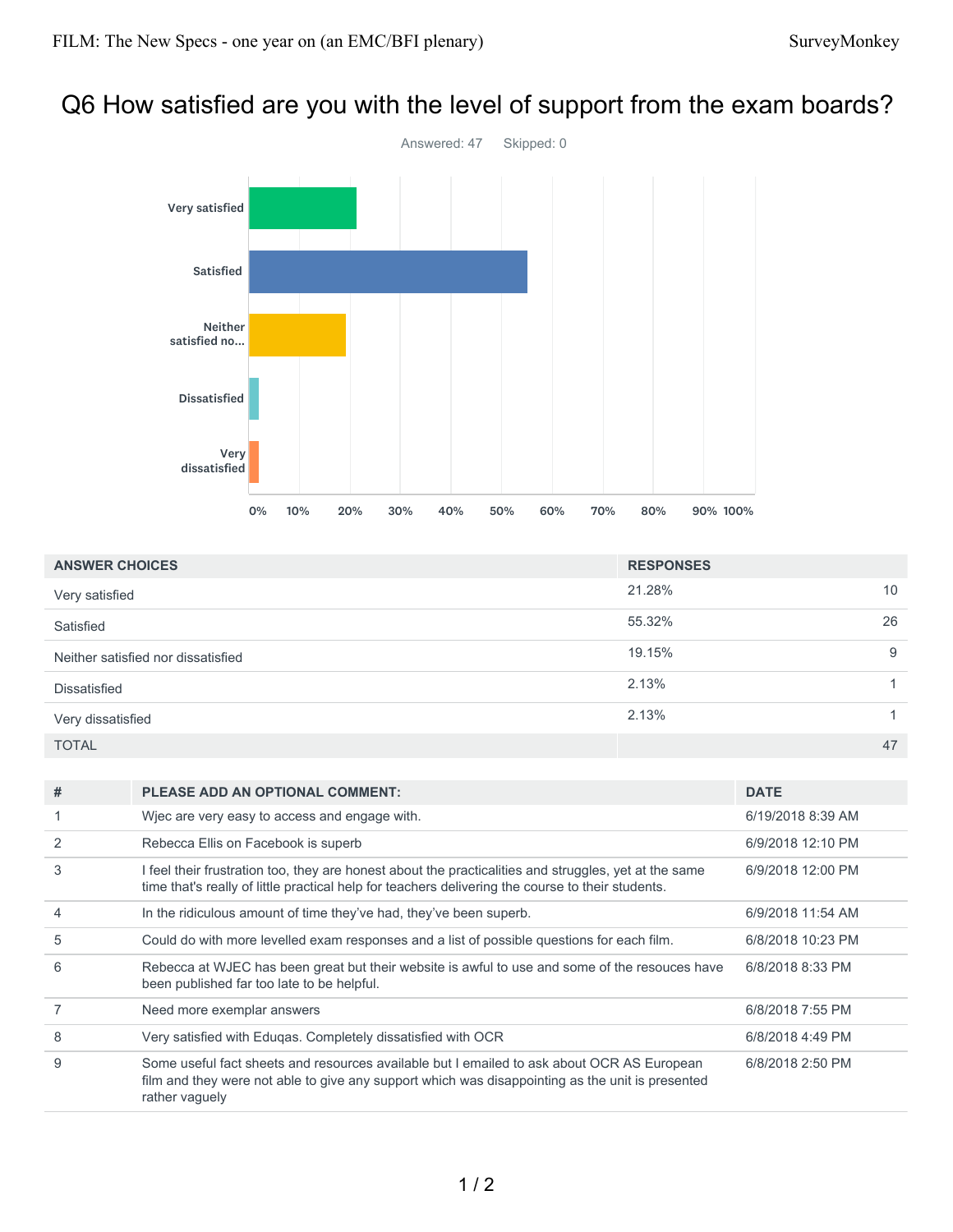| 10 | BUT the info needs standardising. It's not acceptable that official docs are only available on the<br>Facebook page and NOT on the digital resources nor main subject pages at WJEC. The forum is<br>sometimes useful but as it's run by the subject officers it shouldn't be on Facebook as all Centres<br>don't have access to FB AND not everyone wants to join FB just to get access to official advice so<br>it's an equality of access issue for Centres | 6/8/2018 1:48 PM  |
|----|----------------------------------------------------------------------------------------------------------------------------------------------------------------------------------------------------------------------------------------------------------------------------------------------------------------------------------------------------------------------------------------------------------------------------------------------------------------|-------------------|
|    | WJEC has been excellent on Film Studies                                                                                                                                                                                                                                                                                                                                                                                                                        | 6/8/2018 1:24 PM  |
| 12 | I would like more online training opps as, like so many schools, we simply have NO budget to go<br>on day long courses: I sent one new teacher this year and it genuinely took the entire year's<br>budget.                                                                                                                                                                                                                                                    | 6/8/2018 12:47 PM |
| 13 | The Facebook group is fantastic but it has been challenging with limited guidance or resources eg<br>the A Level textbook has only just been published and we have very few sample exam questions<br>to work with.                                                                                                                                                                                                                                             | 6/8/2018 12:40 PM |
| 14 | Good support via Facebook as well as phone - usually quick responses                                                                                                                                                                                                                                                                                                                                                                                           | 6/8/2018 12:22 PM |
| 15 | The Facebook group is excellent.                                                                                                                                                                                                                                                                                                                                                                                                                               | 6/7/2018 5:26 PM  |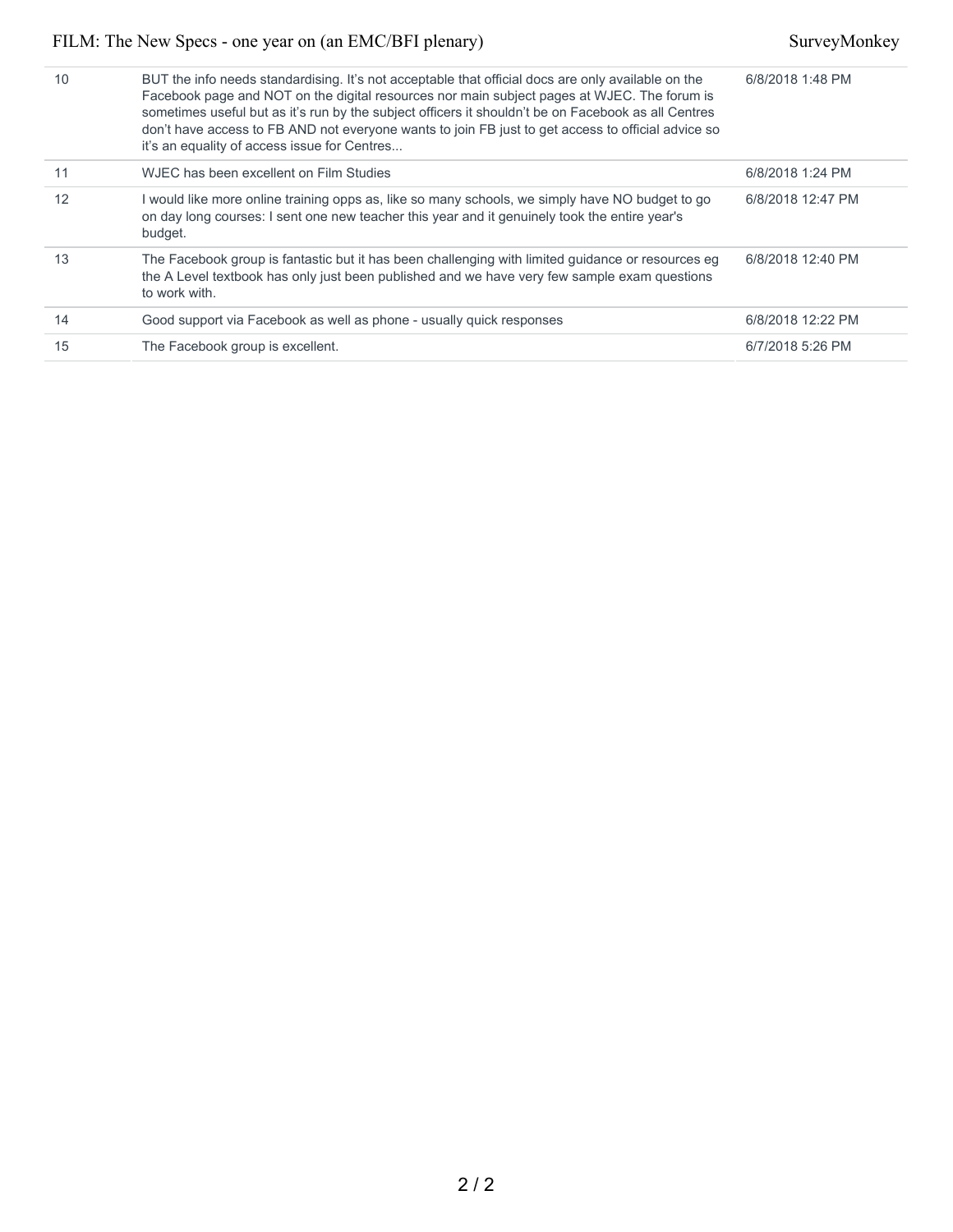# Q7 How satisfied are you with the reduced weighting of assessed production work?



| <b>ANSWER CHOICES</b>              | <b>RESPONSES</b> |             |
|------------------------------------|------------------|-------------|
| Very satisfied                     | 6.38%            | 3           |
| Satisfied                          | 29.79%           | 14          |
| Neither satisfied nor dissatisfied | 19.15%           | 9           |
| <b>Dissatisfied</b>                | 29.79%           | 14          |
| Very dissatisfied                  | 14.89%           | $7^{\circ}$ |
| <b>TOTAL</b>                       |                  | 47          |

| # | <b>PLEASE ADD AN OPTIONAL COMMENT:</b>                                                                                                                                                                                                                                     | <b>DATE</b>       |
|---|----------------------------------------------------------------------------------------------------------------------------------------------------------------------------------------------------------------------------------------------------------------------------|-------------------|
|   | It is too content driven now and the it feels like a huge amount of coursework to produce for such a<br>small percentage value                                                                                                                                             | 6/20/2018 9:44 AM |
|   | Far more work for far less credit!                                                                                                                                                                                                                                         | 6/9/2018 7:25 PM  |
| 3 | Film is practical as well as theoretical & the idea of non assessed helpers instead of group work is<br>farcical                                                                                                                                                           | 6/9/2018 12:10 PM |
|   | Coursework in this type of creative subject should be explored further. To make 20 individual films<br>in a group is something that is somewhat problematic The essay style route becomes less<br>creative and based upon English skills rather than creative Film skills. | 6/8/2018 6:55 PM  |
| 5 | Coursework was always a favourite for us. Students chose the subject predominantly for its<br>practical element. They always enjoyed having as and a2 filmmaking options.                                                                                                  | 6/8/2018 6:27 PM  |
| 6 | It may be a government led policy but forcing out group work seems to have hindered ambition<br>and initiative in our year 12 cohort.                                                                                                                                      | 6/8/2018 2:50 PM  |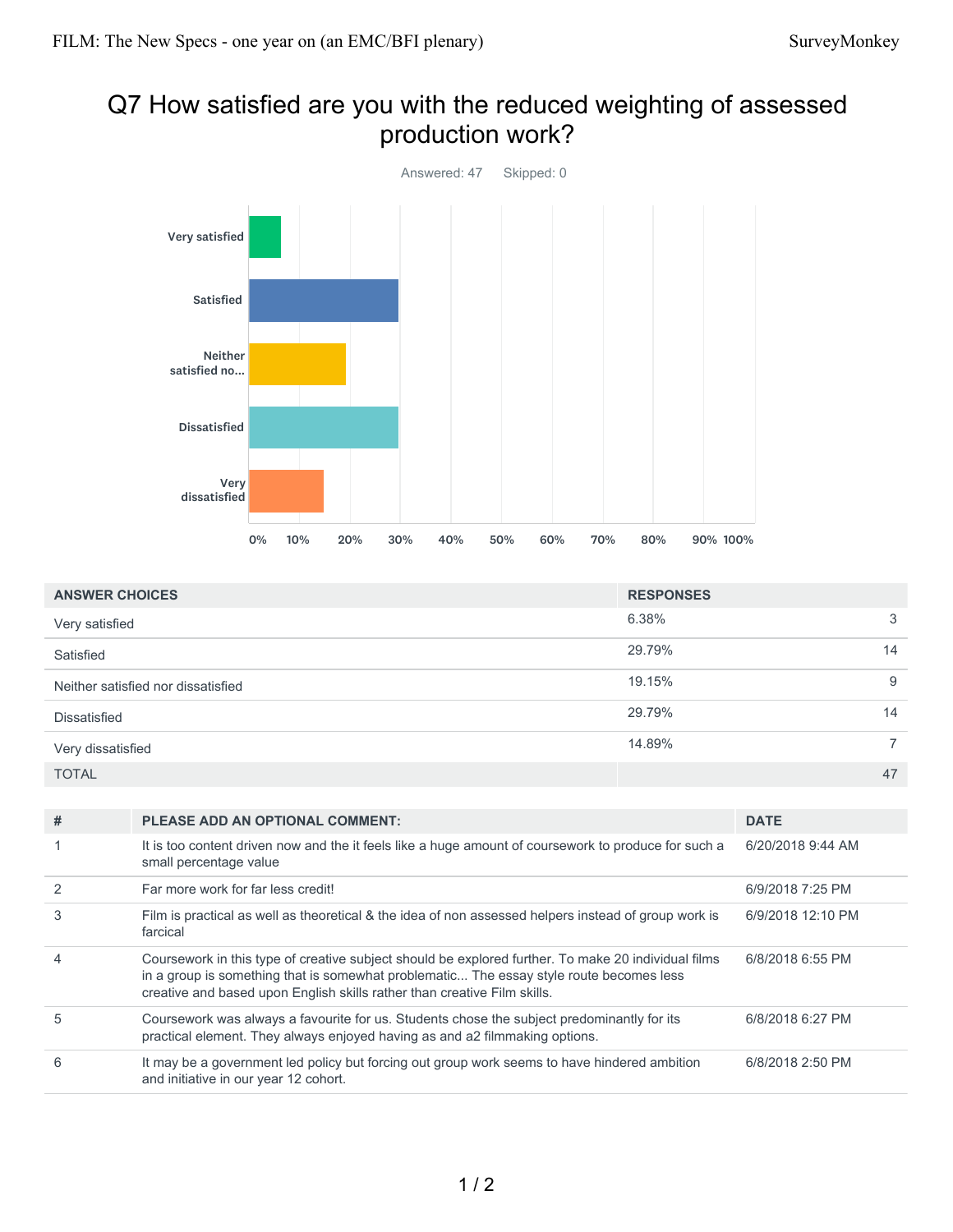|    | I'm happy with the cwk being 30% BUT I'm NOT happy that the small scale research project was<br>dropped - massive disappointment and makes the spec LESS academically rigorous - it was an<br>excellent prep for degree level study. Not happy that the prescribed short films are only on poor<br>online sources, free/illegal or paid AND with no permissions/licensing they should have used a<br>DVD compilation (Cinema 16) | 6/8/2018 1:48 PM  |
|----|----------------------------------------------------------------------------------------------------------------------------------------------------------------------------------------------------------------------------------------------------------------------------------------------------------------------------------------------------------------------------------------------------------------------------------|-------------------|
| 8  | I think it's a shame that it isn't given more weighting and also that the planning and pre-production<br>stages are not marked. I feel this undermines the importance of it.                                                                                                                                                                                                                                                     | 6/8/2018 12:40 PM |
| 9  | Would rather it had stayed the same, but not exam board's fault.                                                                                                                                                                                                                                                                                                                                                                 | 6/8/2018 12:22 PM |
| 10 | It requires a lot of time for the mark it is worth.                                                                                                                                                                                                                                                                                                                                                                              | 6/7/2018 5:26 PM  |
|    |                                                                                                                                                                                                                                                                                                                                                                                                                                  |                   |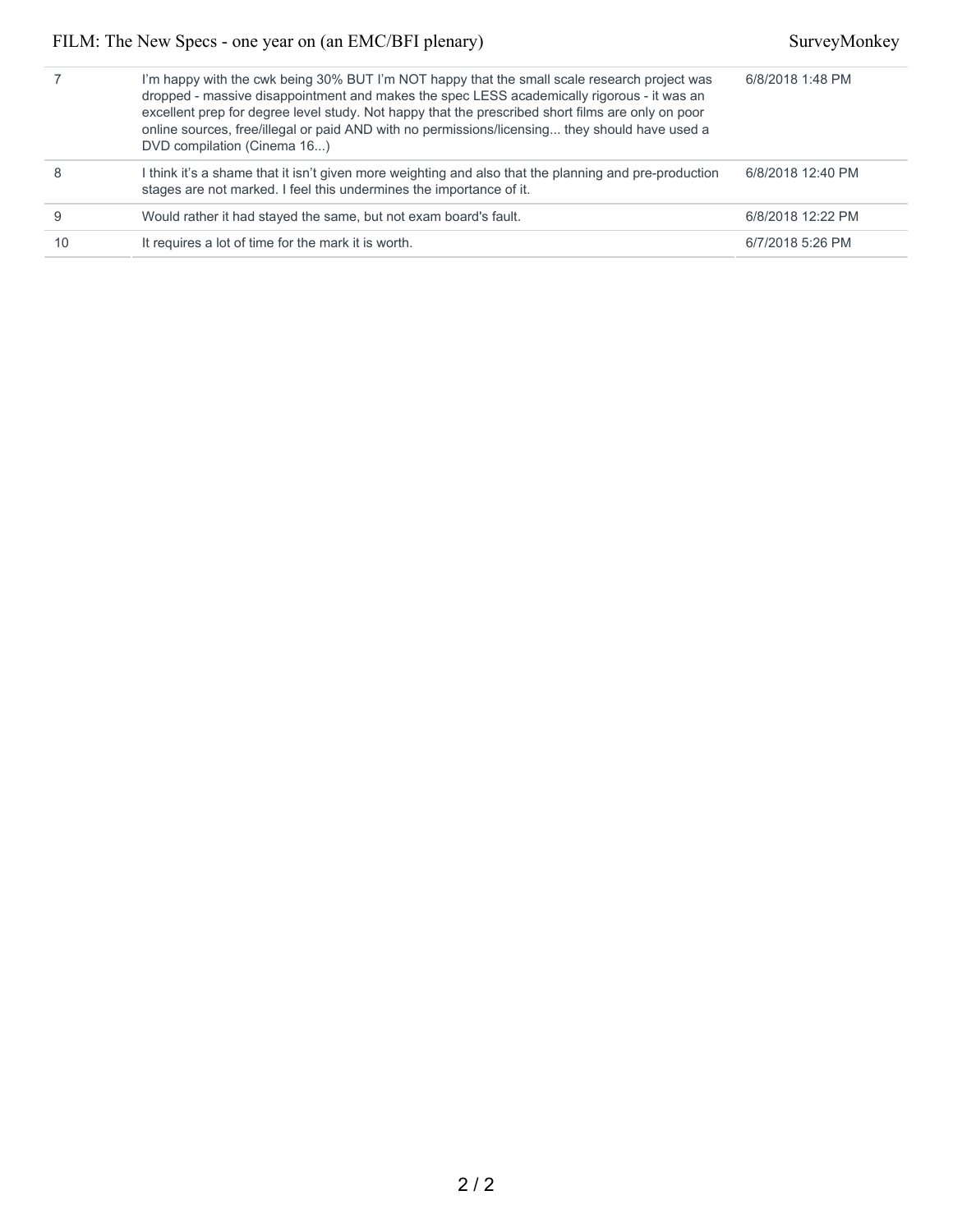# Q8 What impacts – positive or negative – has the change in the weighting of coursework had on your classes?

Answered: 42 Skipped: 5

| #  | <b>RESPONSES</b>                                                                                                                                                                                                                | <b>DATE</b>        |
|----|---------------------------------------------------------------------------------------------------------------------------------------------------------------------------------------------------------------------------------|--------------------|
| 1  | Students less active. There is too much content to throw at them.                                                                                                                                                               | 6/20/2018 9:44 AM  |
| 2  | In a very large group the fewer tasks has meant better work rather than some of the tasks being<br>rushed or left out.                                                                                                          | 6/19/2018 11:46 AM |
| 3  | More time to devote to watching films/film clips more than once                                                                                                                                                                 | 6/19/2018 9:20 AM  |
| 4  | The changes more closely reflect the time taken to produce coursework.                                                                                                                                                          | 6/19/2018 9:15 AM  |
| 5  | N/A                                                                                                                                                                                                                             | 6/19/2018 9:06 AM  |
| 6  | less accessible to ALL.                                                                                                                                                                                                         | 6/19/2018 8:39 AM  |
| 7  | More opting for scriptwriting rather than filmmaking due to time and it being worth less.                                                                                                                                       | 6/18/2018 9:28 PM  |
| 8  | More exam preparation                                                                                                                                                                                                           | 6/15/2018 12:56 PM |
| 9  | Less engagement overall                                                                                                                                                                                                         | 6/13/2018 11:47 PM |
| 10 | Less engaged. Less chance to pursue own interests.                                                                                                                                                                              | 6/12/2018 6:31 PM  |
| 11 | Makes for a less bankable/predictable final grade. Otherwise no different. I'm a fan of linear,<br>terminal assessment. wish coursework was gone completely.                                                                    | 6/11/2018 7:25 PM  |
| 12 | We have had to increase the grade requirements for the course. I also feels it ill prepares them to<br>study film/media at university as there's very little opportunity now to make a show reel or learn<br>production skills. | 6/9/2018 11:59 PM  |
| 13 | It now becomes a memory test- to have so much of the course based on exam when there is so<br>much content that it will be almost impossible to revise what was studied at the beginning of year<br>1is ridiculous              | 6/9/2018 7:25 PM   |
| 14 | Reduced sizes. A lot more left our sixth form to pursue creative courses which was a shame and<br>had impacts on our funding.                                                                                                   | 6/9/2018 2:02 PM   |
| 15 | More exam/results factory style work                                                                                                                                                                                            | 6/9/2018 12:10 PM  |
| 16 | Not too much compared to the amount of course content we have to fit in.                                                                                                                                                        | 6/9/2018 12:00 PM  |
| 17 | Some of my A Level group keftvand went to do a more production based course at college. I was<br>gutted.                                                                                                                        | 6/9/2018 11:54 AM  |
| 18 | Pupils are keen to develop more practical skills and to progress in this area. It will be difficult to<br>find time in the course for them to do many practical practice pieces.                                                | 6/8/2018 11:30 PM  |
| 19 | Some thrived on this component, some didn't                                                                                                                                                                                     | 6/8/2018 10:56 PM  |
| 20 | Negative- there is less chance for physical production work due to lack of equipment due to<br>individually assessed work. When will students ever need to work on their own to produce a film in<br>the industry?!             | 6/8/2018 10:23 PM  |
| 21 | Less reliance on equipment and computers means budgets aren't as stretched. However, there is<br>a LOT of exam content to get through.                                                                                          | 6/8/2018 8:33 PM   |
| 22 | Negative. Lower ability are struggling                                                                                                                                                                                          | 6/8/2018 7:55 PM   |
| 23 | Lack of creativity in a very creative subject. Students are less engaged with the written<br>coursework.                                                                                                                        | 6/8/2018 6:55 PM   |
| 24 | It's a lot of learning for the exam                                                                                                                                                                                             | 6/8/2018 6:43 PM   |
| 25 | Less engagement with the Film Studies course, especially for lower ability children.                                                                                                                                            | 6/8/2018 6:40 PM   |
| 26 | No practical work in yr 13 as we do it in ur 12 to engage them early. It's a shame.                                                                                                                                             | 6/8/2018 6:27 PM   |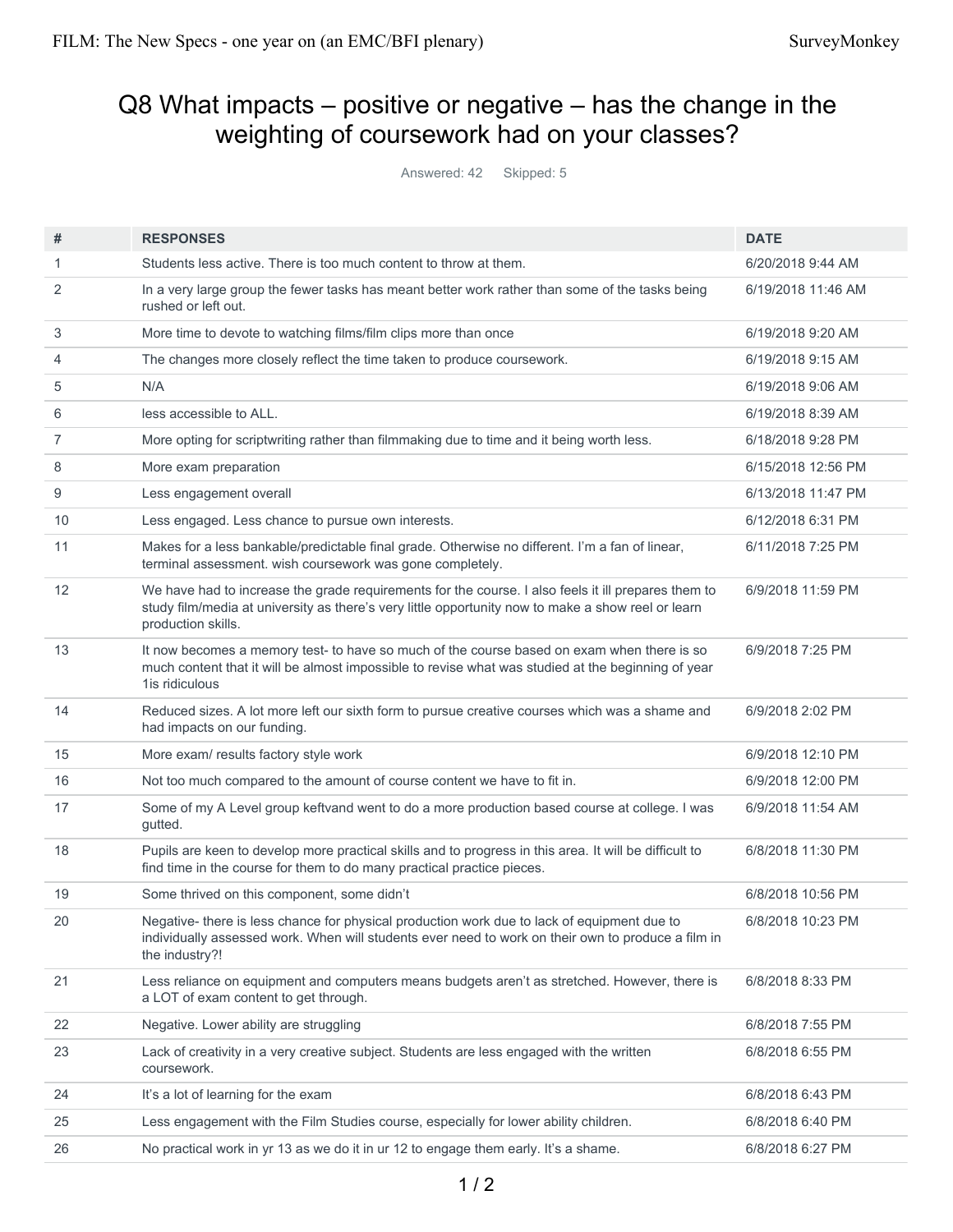| 27 | Less of a cool factor.                                                                                                                                                                                                                                   | 6/8/2018 5:50 PM  |
|----|----------------------------------------------------------------------------------------------------------------------------------------------------------------------------------------------------------------------------------------------------------|-------------------|
| 28 | Current cohort will benefit from more time on exam                                                                                                                                                                                                       | 6/8/2018 5:48 PM  |
| 29 | I haven't even noticed it!                                                                                                                                                                                                                               | 6/8/2018 4:49 PM  |
| 30 | Greater focus on exam skills and less focus on chasing coursework                                                                                                                                                                                        | 6/8/2018 3:41 PM  |
| 31 | As above                                                                                                                                                                                                                                                 | 6/8/2018 2:50 PM  |
| 32 | More focus on exam is much better and fairer in my opinion                                                                                                                                                                                               | 6/8/2018 2:39 PM  |
| 33 | removal of written essays in AS/Alevel has reduced my workload which means i have more time to<br>devote to exam prep                                                                                                                                    | 6/8/2018 2:34 PM  |
| 34 | It'll be harder to get a high grade especially for very able students who sometimes don't do well at<br>exams - it'll be less predicatble AND students' performance will be even more vulnerable to the<br>negative impact of aberrant or poor examiners | 6/8/2018 1:48 PM  |
| 35 | New ones don't know any difference but I think it's a shame to lose the research project as it was<br>so useful and productive. Our centre still Does AS and A level so the NEA is a bit repetitious.                                                    | 6/8/2018 1:43 PM  |
| 36 | None. I prefer the exams                                                                                                                                                                                                                                 | 6/8/2018 1:24 PM  |
| 37 | Feel like we're having to squeeze in the creative element rather than explore it in more detail and<br>allow the kids to really enjoy this aspect.                                                                                                       | 6/8/2018 1:07 PM  |
| 38 | Change of personnel - now bringing in specialists from the Art/Photography depts to deliver it.                                                                                                                                                          | 6/8/2018 12:47 PM |
| 39 | Difficult to say as we have only just begun to deliver the A Level cw and are not doing GCSE until<br>next year.                                                                                                                                         | 6/8/2018 12:40 PM |
| 40 | The students haven't minded as they still get to make a film!                                                                                                                                                                                            | 6/8/2018 12:27 PM |
| 41 | I imagine my grades will be lower, however for some students it could be positive as some<br>produce poor coursework, this will force them to focus on exams more.                                                                                       | 6/8/2018 12:22 PM |
| 42 | Hard to say as yet. More concerned by the impact on us at the moment!                                                                                                                                                                                    | 6/7/2018 5:26 PM  |
|    |                                                                                                                                                                                                                                                          |                   |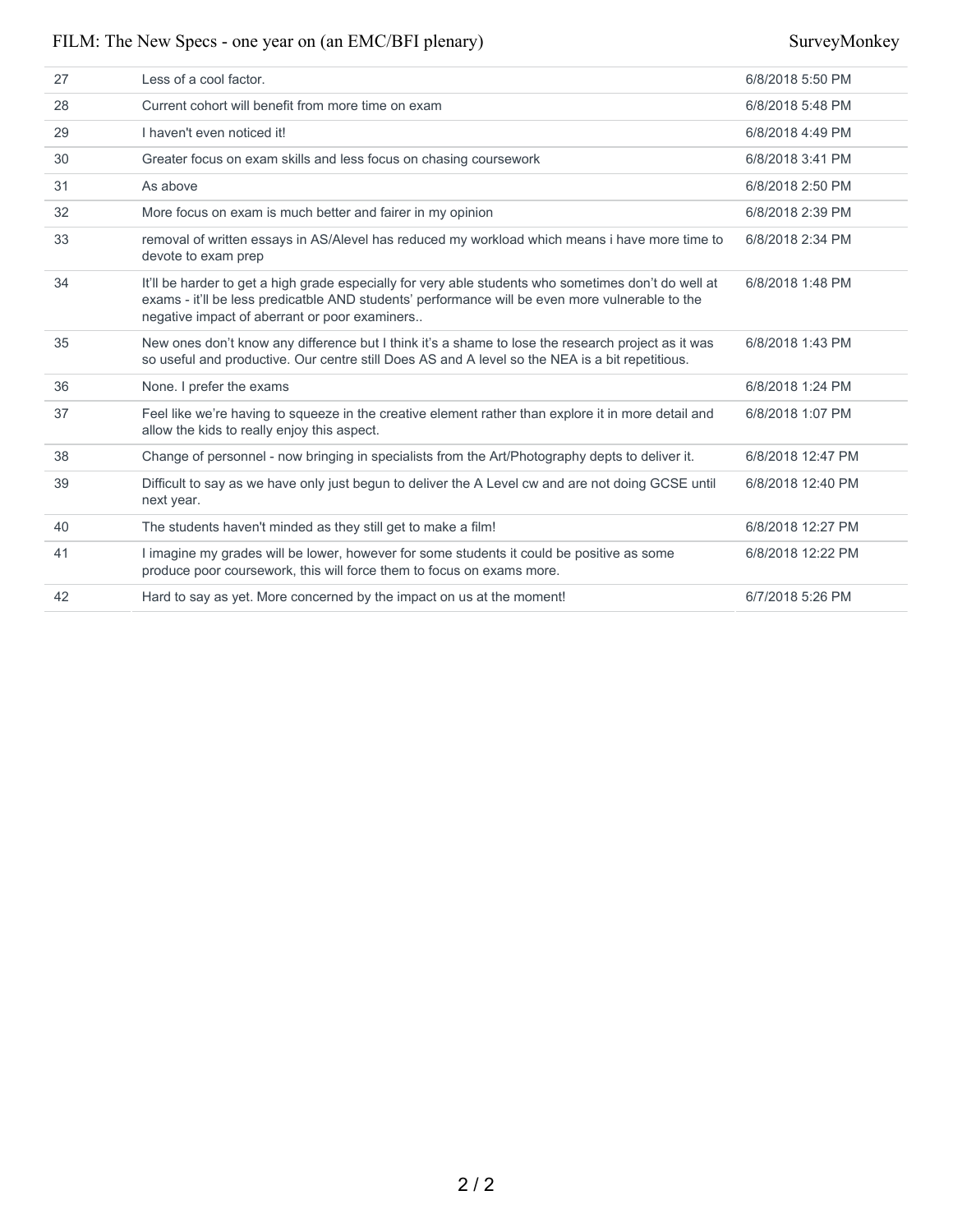# Q9 What have been your top 3 issues, comments or concerns with the new specifications?

Answered: 44 Skipped: 3

| #              | <b>RESPONSES</b>                                                                                                                                                                                                                                                                                                                                                                                                        | <b>DATE</b>        |
|----------------|-------------------------------------------------------------------------------------------------------------------------------------------------------------------------------------------------------------------------------------------------------------------------------------------------------------------------------------------------------------------------------------------------------------------------|--------------------|
| 1              | Too much content Not enough guidance on question type No exemplar material                                                                                                                                                                                                                                                                                                                                              | 6/20/2018 9:44 AM  |
| 2              | Disappointed that there is no film sequence for the students to deconstruct as this was very helpful<br>for weaker/SEN students.                                                                                                                                                                                                                                                                                        | 6/19/2018 11:46 AM |
| 3              | Less films is a huge bonus as old specs were too demanding of that level of learner. Also more<br>guidance in specialist topic areas. Although I think documentary section is limited to set<br>filmmakers, the old specs were better for documentary                                                                                                                                                                   | 6/19/2018 9:20 AM  |
| $\overline{4}$ | A bit frustrating, especially as I would prefer to be linear!! Lack of female directors. Generally like<br>the film choice.                                                                                                                                                                                                                                                                                             | 6/19/2018 9:15 AM  |
| 5              | covering all the core study areas for each film - lot on content to cover in short amount of time<br>resources for certain films sourcing certain films                                                                                                                                                                                                                                                                 | 6/19/2018 9:06 AM  |
| 6              | na                                                                                                                                                                                                                                                                                                                                                                                                                      | 6/19/2018 8:39 AM  |
| $\overline{7}$ | 1. Lack of exam related prep material/practice questions 2. Not being able to access the exam<br>boatd listed short films 3. Difficulty of wording of SAM questions                                                                                                                                                                                                                                                     | 6/18/2018 9:28 PM  |
| 8              | The amount of films to be studied Selection of Hollywood films Silent film section                                                                                                                                                                                                                                                                                                                                      | 6/15/2018 12:56 PM |
| 9              | Too much content Complex specs Too little practical                                                                                                                                                                                                                                                                                                                                                                     | 6/13/2018 11:47 PM |
| 10             | Vague specifications. Lack of support. Lack of resources.                                                                                                                                                                                                                                                                                                                                                               | 6/12/2018 6:31 PM  |
| 11             | 1. Getting kids engaged with texts. 2. Lack of any study about contemporary industry 3. Wish that<br>the only coursework element that was retained was the FM3 project. Kids at our school have<br>largely chosen it as they're analytical, not creative. So the screenplay is a slog.                                                                                                                                  | 6/11/2018 7:25 PM  |
| 12             | Outdated/irrelevant set texts are my only issue; Set texts on the whole are a diaster as you can't<br>change them to fit in with the character or interests of the class. Two of the worst have been "Dil<br>Se" in the new film spec which is so dated and so out of touch with Bollywood now that it's<br>embarrassing to teach! And AC III liberation in Media - a video game on a platform which is now<br>defunct! | 6/9/2018 11:59 PM  |
| 13             | Too much content Coursework % of course is not reasonable given the amount of work students<br>have to produce Set texts are boring                                                                                                                                                                                                                                                                                     | 6/9/2018 7:25 PM   |
| 14             | 1. Being unsure about grade boundaries 2. Until recently, lack of exemplar essays (also them<br>having been written by adults is an issue!)                                                                                                                                                                                                                                                                             | 6/9/2018 2:02 PM   |
| 15             | individual non examined unit I teach Raiders & King Solomon- I'd like the students to be able to<br>answer genre questions on Raiders as its more obvious use of genre set pieces & Solomons<br>would be better for cinematography It's a shame we don't analyse a sequence from a DVD in the<br>exam                                                                                                                   | 6/9/2018 12:10 PM  |
| 16             | Too much content for the amount of lessons in a school. Too few mock paper resources.<br>Accessing and buying some of the films and short films.                                                                                                                                                                                                                                                                        | 6/9/2018 12:00 PM  |
| 17             | The very poor GCSE text book The cost of the text books The money it has cost for new films - all<br>of which I had to find myself. Not enough SAMS                                                                                                                                                                                                                                                                     | 6/9/2018 11:54 AM  |
| 18             | Planning and teaching for the Critical debates and filmmakers' Theories specialist elements of the<br>course. Fitting in adequate time to develop practical skills as well as covering all the content<br>Teaching pupils to write strong, focused 30 min responses.                                                                                                                                                    | 6/8/2018 11:30 PM  |
| 19             | Lack of SAMs Lack of wider knowledge needed Text books produced too late                                                                                                                                                                                                                                                                                                                                                | 6/8/2018 10:56 PM  |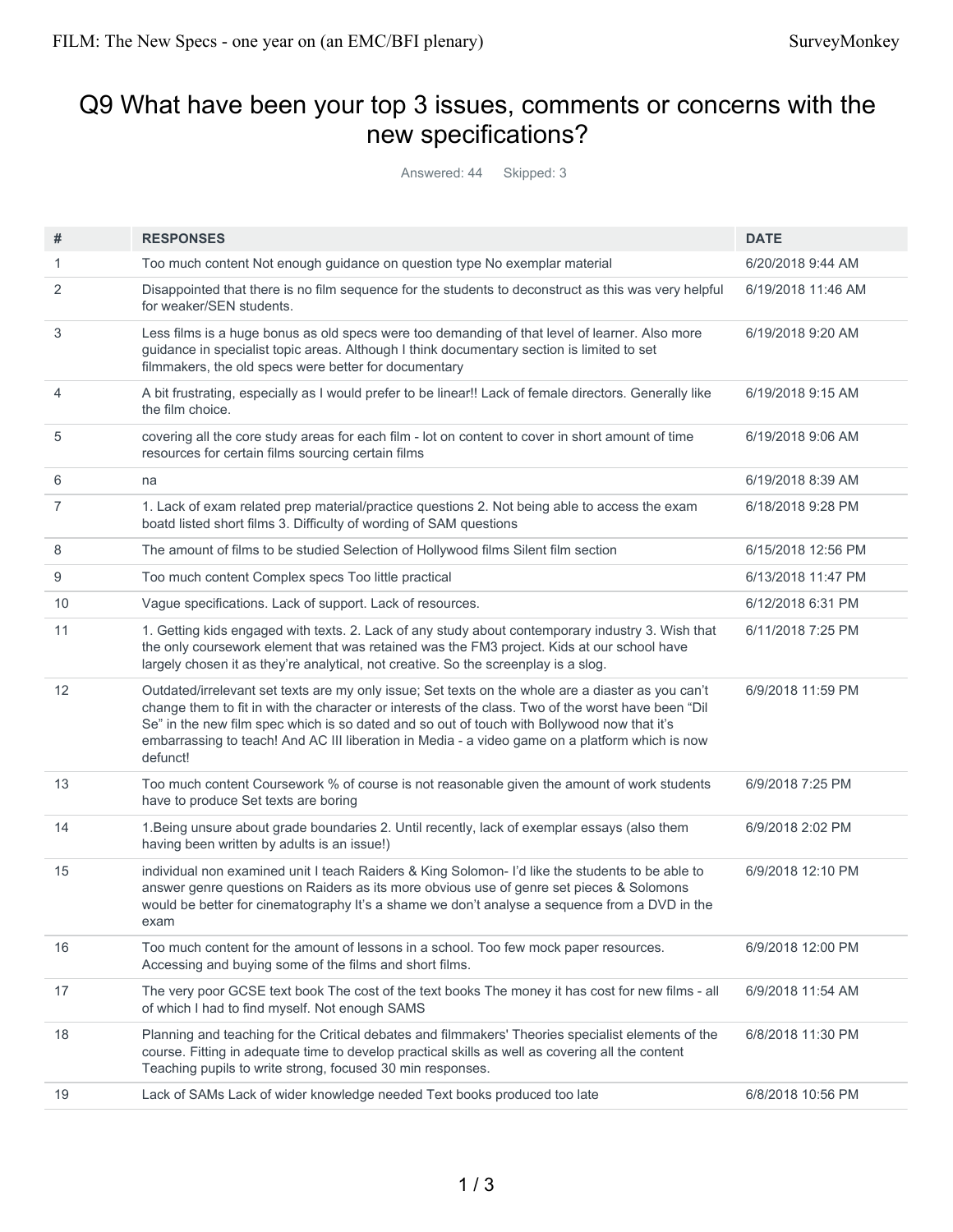| 20 | Individually assessed work- amount of equipment, opportunity in school for locations, building<br>creativity as many are tempted to do easy option and write a screenplay. You can pass the course<br>without picking up a camera?! Subject knowledge on the films and how to teach. Resources for<br>delivering each choice of film.                                                                                                                                                                                                                                                                                                                                                     | 6/8/2018 10:23 PM |
|----|-------------------------------------------------------------------------------------------------------------------------------------------------------------------------------------------------------------------------------------------------------------------------------------------------------------------------------------------------------------------------------------------------------------------------------------------------------------------------------------------------------------------------------------------------------------------------------------------------------------------------------------------------------------------------------------------|-------------------|
| 21 | Some of the set texts are hard to get hold of. We don't have enough contact time to get through the<br>content. Really unhelpful website that's difficult to use.                                                                                                                                                                                                                                                                                                                                                                                                                                                                                                                         | 6/8/2018 8:33 PM  |
| 22 | Too much content, not as engaging for students as superhero was, not enough information about<br>how to answer the questions                                                                                                                                                                                                                                                                                                                                                                                                                                                                                                                                                              | 6/8/2018 7:55 PM  |
| 23 | Marking scheme. Lack of Mock style resources/ Question papers. Enjoy the films to study.                                                                                                                                                                                                                                                                                                                                                                                                                                                                                                                                                                                                  | 6/8/2018 6:55 PM  |
| 24 | Getting lower attaining students to access the higher level ideas such as structuralism and<br>formalism in narrative                                                                                                                                                                                                                                                                                                                                                                                                                                                                                                                                                                     | 6/8/2018 6:43 PM  |
| 25 | Lack of examples, knowing what the exam board wants exactly and apparent mismatch with<br>examples in GCSE Film text book for Slumdog 1c question and mark scheme.                                                                                                                                                                                                                                                                                                                                                                                                                                                                                                                        | 6/8/2018 6:40 PM  |
| 26 | Coursework weighting.                                                                                                                                                                                                                                                                                                                                                                                                                                                                                                                                                                                                                                                                     | 6/8/2018 6:27 PM  |
| 27 | Lack of edugas support, delayed textbook release, worries about uptake.                                                                                                                                                                                                                                                                                                                                                                                                                                                                                                                                                                                                                   | 6/8/2018 5:50 PM  |
| 28 | Timings, how much depth to go into and some of the texts.                                                                                                                                                                                                                                                                                                                                                                                                                                                                                                                                                                                                                                 | 6/8/2018 5:48 PM  |
| 29 | Too much new stuff Too much university level stuff which is intimidating for some teachers Tricky<br>questions for the average to weaker GCSE students                                                                                                                                                                                                                                                                                                                                                                                                                                                                                                                                    | 6/8/2018 4:49 PM  |
| 30 | Unclear on precise questions to be asked in each section of the exam Whether context is integral<br>to each text The memorising of scenes from so many films                                                                                                                                                                                                                                                                                                                                                                                                                                                                                                                              | 6/8/2018 3:41 PM  |
| 31 | Lack of clarity/support in some units. Individual projects and some films selected (particularly short<br>films for A level NEA) are puzzling due to what we see as a lack of proper quality in narratives or<br>inappropriateness. There are simply so many better films to choose, most of the 8 set out are<br>baffling.                                                                                                                                                                                                                                                                                                                                                               | 6/8/2018 2:50 PM  |
| 32 | Learning to teach new films I hadn't even seen! Understanding screenplay                                                                                                                                                                                                                                                                                                                                                                                                                                                                                                                                                                                                                  | 6/8/2018 2:39 PM  |
| 33 | lack of resources / ideas for tasks and activities / not having ideas on grade boundaries                                                                                                                                                                                                                                                                                                                                                                                                                                                                                                                                                                                                 | 6/8/2018 2:34 PM  |
| 34 | 1) Lack of marked exemplars for exam and cwk 2) concerned about the variably quality of<br>examiners and moderators 3) a plethota of guidance and resources to trawl through in several<br>different places in order to find the good stuff                                                                                                                                                                                                                                                                                                                                                                                                                                               | 6/8/2018 1:48 PM  |
| 35 | Exam timings - students need to Be well trained on exam technique and I question the value of a<br>ten minute response on some aspects of films. The strict 80 minute rule imposed by JCQ has<br>added additional and silly requirements.                                                                                                                                                                                                                                                                                                                                                                                                                                                 | 6/8/2018 1:43 PM  |
| 36 | 1. Having to send the coursework digitally is a pain 2. Assessment of two-film studies - still unclear<br>on Film 3. Excellent range of resources from Eduqas Film                                                                                                                                                                                                                                                                                                                                                                                                                                                                                                                        | 6/8/2018 1:24 PM  |
| 37 | Number of texts for AS - teaching AS then A2 in my centre (not by choice), and it has been very<br>intense. Some texts universally hated (if doing LNWH, why not a more accessible episode?)<br>Complexity of the mapping across of framework, texts, theorists etc.                                                                                                                                                                                                                                                                                                                                                                                                                      | 6/8/2018 1:07 PM  |
| 38 | Just as clarification with Q3I think the students know a lot more about analysis and film form but<br>their knowledge of the contemporary film industry has been diminished with the loss of FM2A. A<br>positive is their engagement with more in depth historical context which is generating a real<br>interest in other eras and issues affecting other countries. I also think the dual mark schemes of a<br>LO1/LO2 have been a bit hard for the students to get their head around and previous year groups<br>have found the singular mark scheme a lot easier to digest. As a teacher I found the marking of the<br>NEA (screenwriting) harder to mark with the 2 columns as well. | 6/8/2018 1:07 PM  |
| 39 | Amount of theory there now is - without the FB group of teachers sharing resources, I would have<br>drowned in trying to get my head around it all. Choices of some film texts is a bit old/downbeat.                                                                                                                                                                                                                                                                                                                                                                                                                                                                                     | 6/8/2018 12:47 PM |
| 40 | Limited SAMS questions Some set films are given no mention at all in the textbooks Lateness of<br>publication of AL textbook means we have been shooting in the dark all year                                                                                                                                                                                                                                                                                                                                                                                                                                                                                                             | 6/8/2018 12:40 PM |
| 41 | In film, the breadth of filmmaking, the lack of choice for the tutor, and the lack of sample<br>assessment materials.                                                                                                                                                                                                                                                                                                                                                                                                                                                                                                                                                                     | 6/8/2018 12:27 PM |